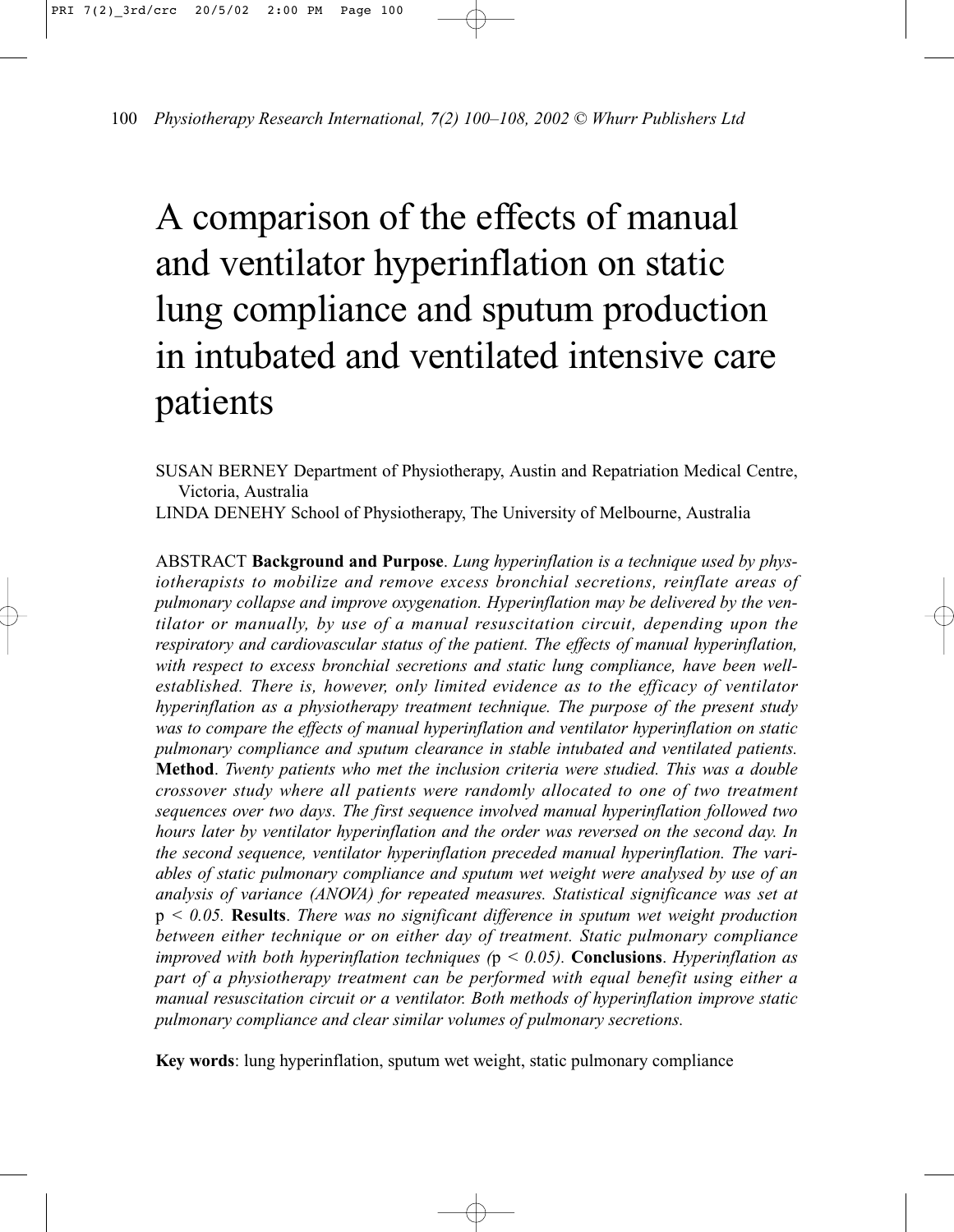#### **INTRODUCTION**

Atelectasis is common in intubated and ventilated patients (Johnson et al., 1987). The reasons for this are multifactorial and include low volume ventilation strategies. It has been suggested that the use of intermittent large tidal volume inflations of the lungs may help prevent the development of atelectasis (Bendixen et al., 1963; Suter et al., 1978; Blanch et al., 1994; Dorrington and Radcliffe, 1999; Pelosi et al., 1999).

Manual hyperinflation involves delivering tidal volumes to airway pressures of 40 cm  $H_2O$  (Rothen et al., 1993) or a tidal volume  $(V<sub>\tau</sub>)$  that is 50% greater than that delivered by the ventilator (Singer et al., 1994). This is followed by a quick release of pressure on expiration, leading to a rapid flow of air, simulating the effect of a cough (Clement and Hubsch, 1968). Physiotherapists have used manual hyperinflation for many years for mobilizing excess pulmonary secretions, reinflating areas of atelectasis and improving oxygenation (Stiller et al., 1990; Tweed et al., 1993; Webber and Pryor, 1993; Singer et al., 1994; Stiller et al., 1996). It can be delivered using an anaesthetic circuit or the ventilator.

The short-term effects of manual hyperinflation on pulmonary compliance and resolution of atelectasis have been well documented (Marini et al., 1979; Rhodes, 1987; Stiller et al., 1990; Jones et al., 1992; Rothen et al., 1993; Stiller et al., 1996; Hodgson et al., 2000). However, manual hyperinflation is contraindicated in several patient groups who may otherwise benefit from the technique. These patients may require higher levels of positive end expiratory pressure (PEEP) or may be agitated and intolerant of manipulation of their endotracheal tube. Ventilator hyperinflation

is achieved by altering the ventilatory settings to gradually increase tidal volume (Imle and Klemic, 1989). It may produce the same effects as manual hyperinflation whilst maintaining the PEEP level and controlling airway pressure limits (Brown et al., 1987; Imle and Klemic, 1989). There is, however, no evidence as to the efficacy of ventilator hyperinflation as a physiotherapy treatment technique. As there are no controlled trials comparing the technique to manual hyperinflation, the clinical use of ventilator hyperinflation is not widespread. Therefore, the purpose of the present study was to compare the effects of manual hyperinflation and ventilator hyperinflation on static lung compliance and sputum wet weight in stable intubated and ventilated patients.

#### **METHOD**

This was a prospective, randomized, controlled crossover study of patients who were intubated, ventilated and cardiovascularly stable.

#### **Subjects**

The study was approved by the Ethics and Human Research Committee at the Austin and Repatriation Medical Centre (ARMC), and informed consent was obtained from the next of kin and from the treating intensive care physician. Sample size calculation was based on sputum wet weight using the mean difference and standard deviation from Hodgson et al. (2000). For the given effect size, alpha =  $0.05$  (two-tailed) and power of 0.8, the sample size estimate was 20 subjects.

Subjects were included if they were:

- Intubated and ventilated.
- Would normally receive hyperinflation as a part of their physiotherapy treatment.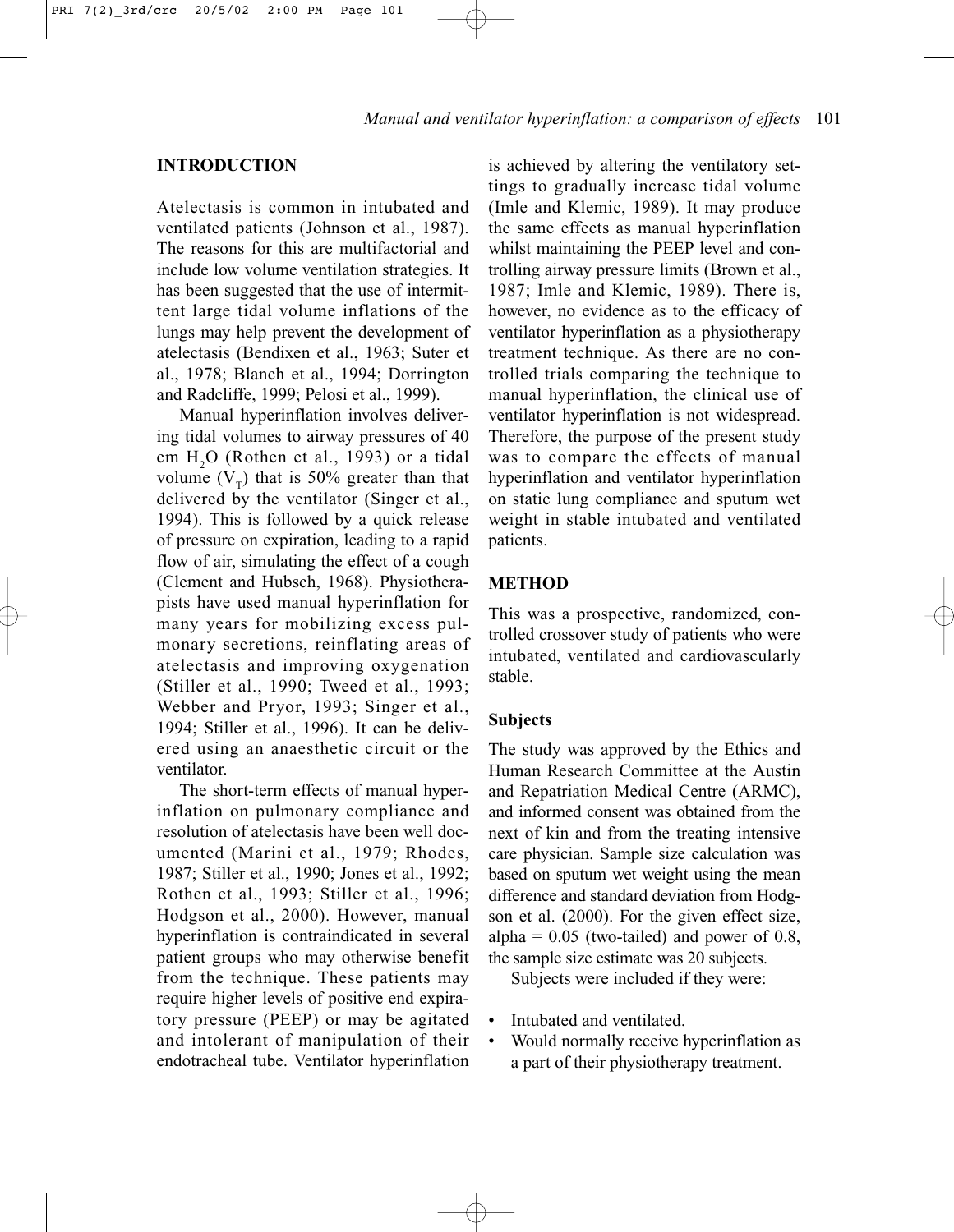Patients were excluded from the trial if they:

- Required a fraction of inspired oxygen  $(FiO_2) \ge 0.6$ .
- Had a PEEP  $\geq 10$  cm H<sub>2</sub>O.
- Had pulmonary pathology where lung hyperinflation was contraindicated (for example, adult respiratory distress syndrome, exacerbation of chronic obstructive pulmonary disease).
- Were prescribed a head-up position for brain disease.
- Had an unstable cardiovascular condition as defined by a mean arterial pressure (MAP)  $\leq$  75 mmHg with a fluctuation of 15 mmHg with position change, a heart rate >130.
- Had an arterial oxygen saturation  $(SaO<sub>2</sub>)$  $≤ 90\%$ .

Patients were withdrawn from the study if they suffered cardiovascular compromise during the treatment, as defined by the above variables.

# **Procedure**

All subjects were randomly allocated using sealed envelopes to a treatment sequence A or B on Day 1. Patients received two treatments, at least two hours apart, on two consecutive days. The first treatment was given in the morning and the alternate treatment was performed in the afternoon. On Day 2 the order of the treatments was reversed using the same patient position sequence (Figure 1).

Treatment A consisted of gravity assisted drainage with the foot of the bed elevated to 35˚–45˚ from the horizontal, six sets of six manual hyperinflation breaths and endotracheal suctioning. Treatment B consisted of the same treatment except that ventilator hyperinflation was used instead of manual hyperinflation. The initial treatment position of the subject was decided upon by consultation between the intensive care physician and treating physiotherapist.

Subjects were turned into the appropriate sidelying position and left undisturbed for 10 minutes before treatment. The foot of the bed was then elevated and treatment started. One researcher, blinded to all outcome measures, performed all hyperinflation treatments. An assistant physiotherapist collected sputum and recorded all measurements. It was not possible for the second physiotherapist to be blinded as the assistant physiotherapists were assisting in the treatment of the patient.

# *Manual hyperinflation*

Manual hyperinflation breaths were delivered using a Mapleson C anaesthetic circuit using a 10 l/min fresh gas flow (Ohmeda



FIGURE 1: Flowchart of the treatment procedure: MHI = manual hyperinflation; VHI = ventilator hyperinflation.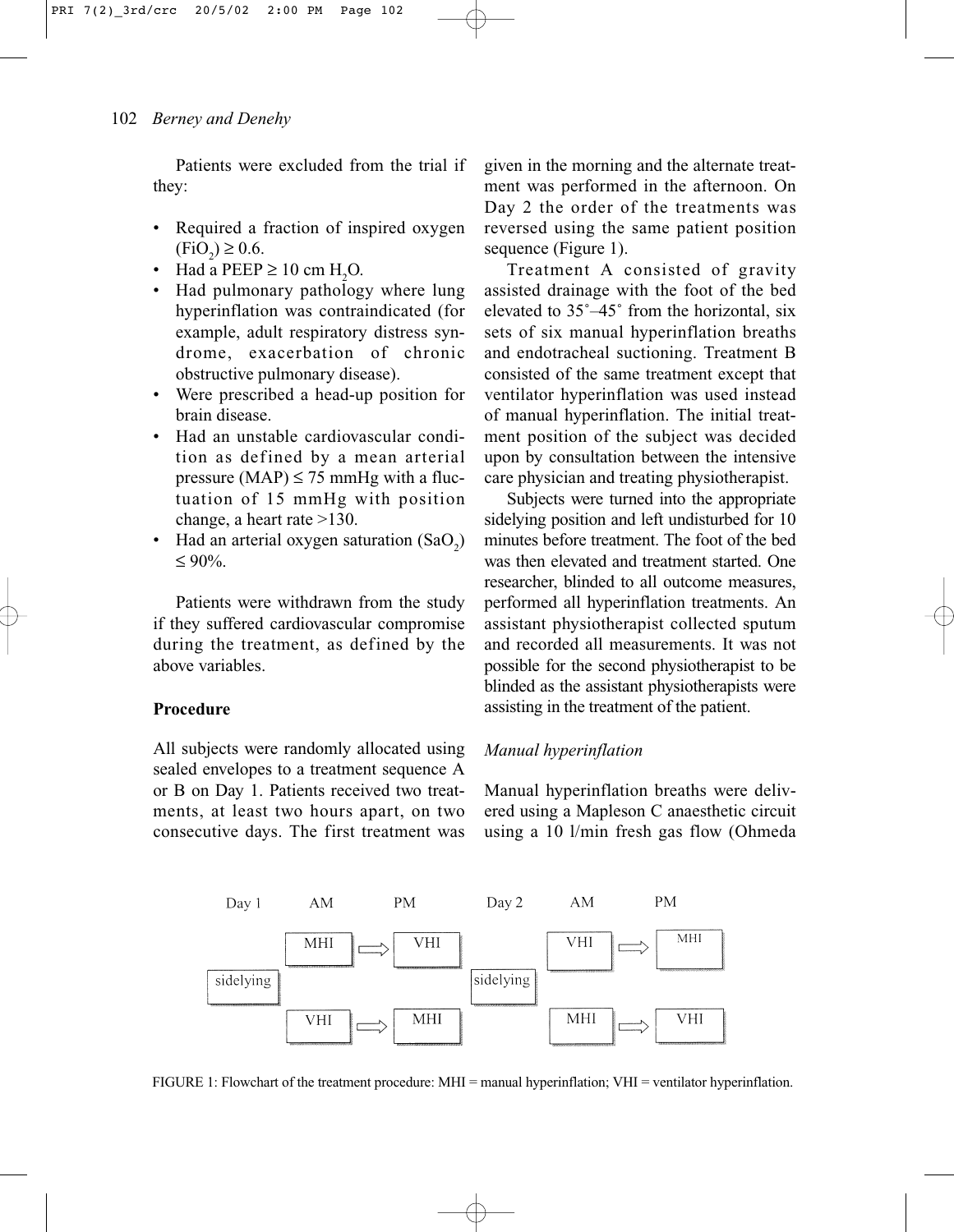MA 105). These breaths had a slow inspiration for 3 s duration to a peak airway pressure of 40 cm  $H_2O$ , as measured by an inline manometer (Bird pressure manometer, Tag Medical). A 2-s end inspiratory pause was followed by an uninterrupted expiration during which the bag was held compressed. The manual hyperinflation treatment consisted of six sets of six hyperinflation breaths, each set being followed by six tidal breaths to a peak airway pressure of 20 cm  $H_2O$ . The manual hyperinflation treatment was of 20 minutes duration.

#### *Ventilator hyperinflation*

In volume control, ventilators were set to six breaths per minute, an inspiratory flow of 20 l/min, incorporating a square wave form and a 2-s end inspiratory pause. Tidal volume was increased in 200 ml increments until a peak airway pressure of 40 cm  $H_2O$ was achieved. Once this pressure was reached, six mechanical breaths were delivered to the patient. After this, the ventilator was reset to pre-treatment variables and the patient rested for 30 s. The sequence was then repeated. The treatment lasted 20 minutes and consisted of six sets of six ventilator hyperinflation breaths.

Endotracheal suction was performed using size 12 Baxter catheters (Baxter Health Care Corporation, Edward Critical Care Division, Irvine, CA 92714–5686, USA). The same catheter was used for each suction pass. The patients were suctioned three times throughout the procedure following every second set of hyperinflation breaths. Four millilitres of normal saline was used for lavaging down the endotracheal tube and 1 ml was used to wash through the suction catheter at the end of the treatment. An arterial line, ECG and pulse oxymetry were used to monitor the subject continuously (Hewlett Packard

monitoring systems M1046-9001b, HP GmBH, Boedhingn, Germany).

## **Measurement**

### *Sputum*

Once subjects were initially turned into the appropriate flat sidelying position they were suctioned once, and the sputum was discarded as it was thought to be related to positional change rather than the treatment. In order to measure the wet weight of sputum suctioned, the secretions were collected in a disposable sputum trap (40 cc specimen trap, Sherwood Medical, St Louis, MO 63103, USA; model no. 8884–724500). This was weighed before and after the treatment with a digital weighing scale (PC400, Hewlett Packard, Boedhingn, Germany). Before each measurement the scale was calibrated according to manufacturer's guidelines.

## *Static pulmonary compliance*

After 10 minutes' rest before raising the foot of the bed, baseline measures of static pulmonary compliance were recorded. Once the treatment was completed subjects were returned to the horizontal sidelying position and remained there for up to two hours in accordance with their pressure care schedules. Measurements of static pulmonary compliance were recorded immediately and 30 minutes after treatment. All measures were performed with subjects in a flat sidelying position.

Static lung compliance was calculated by use of the formula  $V_T / IP$  – PEEP, where  $V<sub>\tau</sub>$  is tidal volume, IP is inspiratory pressure and PEEP is positive end expiratory pressure (Nunn, 1993). The exhaled tidal volumes, end inspiratory plateau pressure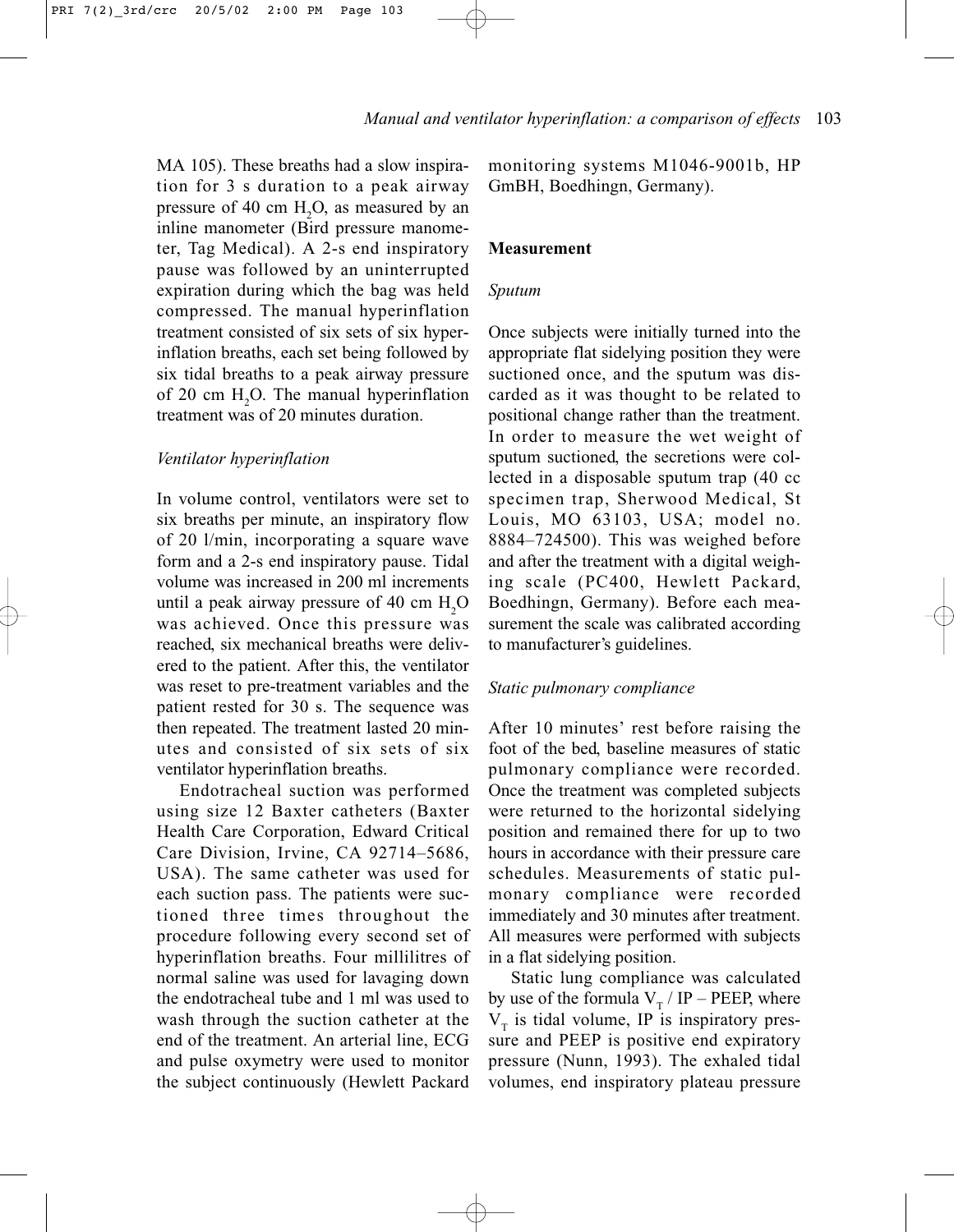and PEEP were read from the display on the ventilator by the assistant physiotherapist. Three readings of static pulmonary compliance were taken, end inspiratory plateau pressure was achieved using a 1.5 s pause at end inspiration which was programmed into the ventilator. The ventilators used were either the Bear 1000 (Bear) or the Bennetts Star Ventilator (Bennetts).

## **Data management**

The sputum wet weight produced during manual hyperinflation and ventilator hyperinflation on each day of measurement was added to give a total value of sputum wet weight for each of the techniques. These values were then used for comparisons of sputum wet weight for the two techniques by use of a one-way ANOVA. The data for static pulmonary compliance was combined over the two days of measurement giving a mean value for manual hyperinflation and ventilator hyperinflation at each time point. These variables were analysed by use of an ANOVA for repeated measures. Probability values of  $p < 0.05$  were deemed to be significant. Data is expressed as mean (95% confidence interval).

# **RESULTS**

Seventeen males and three females fulfilled the criteria for inclusion in the study. No subjectsts were withdrawn. The mean age of the subjects was 45.2 years (range 16–86 years). All subjects were intubated and mechanically ventilated with a mean  $FiO<sub>2</sub>$ of 0.44 (range 0.3–0.6). The descriptive data for subjects are presented in Table 1.

There was no significant difference in the sputum wet weight between treatments  $(p = 0.11)$  (Table 2). The mean difference in sputum production and 95% confidence interval was 2.65 grams (range 1.79–3.54). Both hyperinflation techniques significantly improved static pulmonary compliance (*p* < 0.001) (Table 3). Manual hyperinflation produced an average of 11.47% and 9.75% improvement in static pulmonary compliance immediately and 30 minutes post-treatment and ventilator hyperinflation produced a 9.8% and a 11.58% increase at the same time intervals.

There were no adverse changes in MAP, heart rate or SaO<sub>2</sub> nor was there an increase in inotropic support during any treatment over the two days of measurement.

# **DISCUSSION**

Physiotherapists use manual hyperinflation for the treatment and prevention of atelectasis and the mobilization of secretions (Rothen et al., 1993; Tweed et al., 1993; Webber and Pryor, 1993; Singer et al., 1994; Stiller et al., 1996; Hodgson et al., 2000). Although manual hyperinflation has been shown to be an effective technique in the management of intubated patients it has several limitations. These include disconnection of the patient from the ventilator resulting in loss of PEEP, poor control of airway pressure and flow and the fraction of inspired oxygen being 1.0 (Ciesla, 1996; Clarke et al., 1999). These limitations are eliminated with ventilator hyperinflation. We found that hyperinflation using the ventilator is as effective as manual hyperinflation in clearing excess pulmonary secretions and improving static pulmonary compliance.

Ten of the subjects were acute quadriplegic patients. However, it was not felt that this influenced the results of the present study, as there is no evidence that these patients respond differently from others to physiotherapy treatment. A crossover design was used to control for the effect of time of day of treatment, and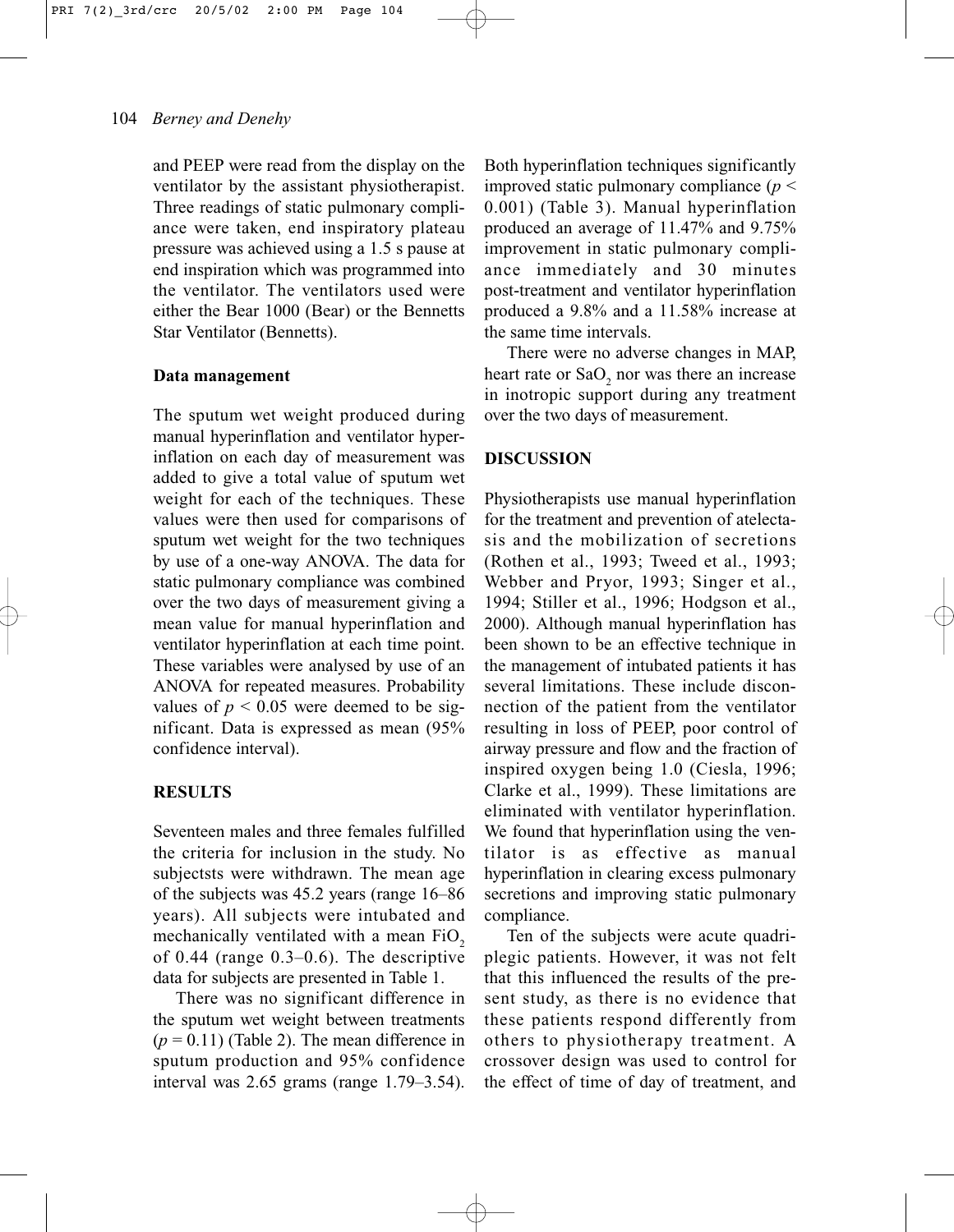| TABLE 1: Subject data |              |                |                     |                           |          |                  |          |  |
|-----------------------|--------------|----------------|---------------------|---------------------------|----------|------------------|----------|--|
| Subject/sex           |              | Age<br>(years) | Diagnosis           | CXR                       | PaO/FiO, | <b>APACHE II</b> | Outcome  |  |
| 1                     | m            | 86             | Resp failure        | LLL coll                  | 400.0    | 19               | Died     |  |
| $\overline{2}$        | f            | 18             | C5 quad             | <b>NAD</b>                | 467.3    | 10               | Survived |  |
| 3                     | $\mathbf{f}$ | 33             | Guillain-Barré      | RLL coll                  | 372.5    | 12               | Survived |  |
| 4                     | m            | 79             | Sepis/pneum         | Ling/LLL cons<br>RLL coll | 460.0    | 22               | Survived |  |
| 5                     | m            | 77             | Total gastrectomy   | LLL coll                  | 210.0    | 22               | Survived |  |
| 6                     | m            | 38             | C5 quad             | LLL/LML coll<br>RUL cons  | 247.5    | 14               | Survived |  |
| $\tau$                | m            | 74             | C sp fusion         | LLL coll                  | 365.0    | 14               | Survived |  |
| 8                     | m            | 57             | C1 fusion           | RML/RLL coll              | 277.5    | 12               | Survived |  |
| 9                     | m            | 39             | C <sub>4</sub> quad | <b>NAD</b>                | 292.5    | 12               | Survived |  |
| 10                    | m            | 16             | C6 quad             | LLL coll                  | 295.8    | 10               | Survived |  |
| 11                    | m            | 32             | C1 quad             | RLL cons                  | 375.0    | 10               | Survived |  |
| 12                    | m            | 61             | C5 quad             | RUL cons                  | 256.0    | 14               | Survived |  |
|                       |              |                |                     | LLL cons                  |          |                  |          |  |
| 13                    | m            | 48             | $C1$ quad           | RLL coll                  | 287.5    | 12               | Survived |  |
|                       |              |                |                     | LLL coll                  |          |                  |          |  |
| 14                    | m            | 20             | C5 quad             | RUL coll                  | 235.0    | 14               | Survived |  |
| 15                    | m            | 42             | Multi-trauma        | LLL/LUL cons              | 118.0    | 16               | Survived |  |
|                       |              |                |                     | RLL cons                  |          |                  |          |  |
| 16                    | $\mathbf f$  | 42             | Multi-trauma        | LLL coll                  | 197.5    | 16               | Survived |  |
|                       |              |                |                     | RLL cons                  |          |                  |          |  |
| 17                    | m            | 41             | C <sub>4</sub> quad | LLL coll                  | 200.0    | 12               | Survived |  |
| 18                    | m            | 19             | Multi-trauma        | RUL col                   | 230.0    | 14               | Survived |  |
|                       |              |                |                     | LUL coll                  |          |                  |          |  |
|                       |              |                |                     | Ling cons                 |          |                  |          |  |
| 19                    | m            | 39             | C5 quad             | LLL/LML cons              | 144.0    | 12               | Survived |  |
|                       |              |                |                     | RUL coll                  |          |                  |          |  |
| 20                    | m            | 43             | Multi-trauma        | LLL coll                  | 353.5    | 10               | Survived |  |

 $m =$  male;  $f =$  female; quad = quadraplegic; resp = respiratory; pnuem = pneumonia; C sp = cervial spine;  $coll = collapse$ ; cons = consolidation; NAD = no abnormality detected; LLL = left lower lobe; LUL = left upper lobe; LML = left middle lobe; RLL = right lower lobe; RUL = right upper lobe; RML = right middle lobe; ling = lingula.

TABLE 2: Mean sputum production (95% confidence interval) for the two days of physiotherapy and the mean total sputum wet weight (95% confidence interval) *Day Mean hyperinflation Ventilator hyperinflation (g) (g)* 1 6.87 (5.60–8.11) 5.41 (414–6.68) 2 6.18 (4.83–7.53) 6.62 (5.38–7.86) Mean (CI) 6.53 95.86–7.20 6.01 (4.83–7.19)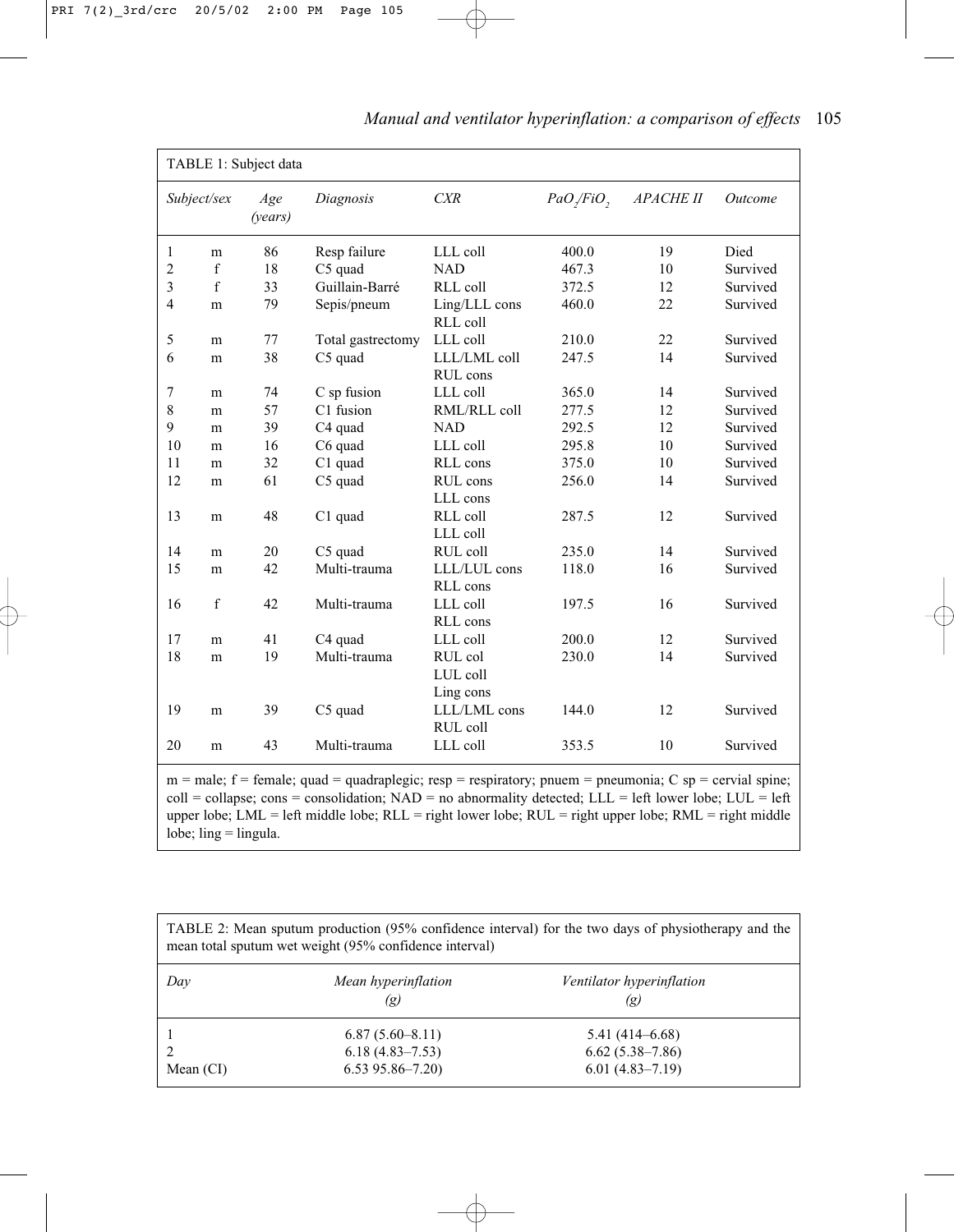| TABLE 3: Means (mean percentage improvement) (95% confidence interval) in static pulmonary compliance<br>before and after physiotherapy |                 |                 |                       |  |  |  |  |
|-----------------------------------------------------------------------------------------------------------------------------------------|-----------------|-----------------|-----------------------|--|--|--|--|
| Hyperinflation                                                                                                                          | Pre-treatment   | Post-treatment  | 30 min post-treatment |  |  |  |  |
|                                                                                                                                         | (ml/cm H, O)    | (ml/cm H, O)    | (ml/cm H, O)          |  |  |  |  |
| Manual                                                                                                                                  | 46.2            | 51.5 (11.5%)    | 50.7 (9.7%)           |  |  |  |  |
|                                                                                                                                         | $(41.5 - 50.9)$ | $(46.6 - 56.4)$ | $(46.5 - 54.9)$       |  |  |  |  |
| Ventilator                                                                                                                              | 44.9            | 49.3 (9.8%)     | 50.1 $(11.6\%)$       |  |  |  |  |
|                                                                                                                                         | $(40.5 - 49.3)$ | $(45.7 - 52.9)$ | $(45.5 - 54.7)$       |  |  |  |  |

also to perform four treatments on one day was impractical.

Static lung compliance and sputum wet weight were used as outcome measures to evaluate the efficacy of physiotherapy treatment. These short-term outcome measurements have been used in previous studies (Jones et al., 1992; Hodgson et al., 2000) and were chosen because they reflect physiological changes in patients in intensive care who are immobilized and intubated. These patients may have a reduction in pulmonary compliance due to mechanical ventilation (Oh, 1988), increased mucous production (Jones et al., 1997) and impaired mucociliary clearance mechanisms (Konrad et al., 1994). These factors have been associated with an increased risk of sputum retention, atelectasis and pneumonia (Anderson and Jenkins, 1993; Konrad et al.,1994). Both dry and wet weights of sputum have been previously used to assess the outcome of physiotherapy intervention. It has been suggested that the wet weight may be influenced by the presence of saliva (Rossman et al., 1982). The measurement of dried sputum weight may eliminate this problem. There is, however, no evidence for reliability of specific drying protocols in the literature. In addition, a recent study reported a strong linear relationship between the wet and dry weight of sputum (Cecins et al., 1999). For these reasons and

because the subjects were intubated patients in whom the contamination of sputum with saliva was minimized, it was decided to use sputum wet weight as the outcome measure.

The aim of lung hyperinflation is to reexpand atelectasis (Stiller et al., 1990; Stiller et al., 1996), mobilize secretions (Hodgson et al., 2000) and prevent or reduce the incidence of nosocomial pneumonia in intubated patients. Currently, there is only limited evidence with regard to the effectiveness of physiotherapy treatment in the prevention of nosocomial pneumonia. In a previous study of manual hyperinflation twice as many patients in the control group (no manual hyperinflation) developed nosocomial pneumonia (Ntoumenoupolous et al., 1988). Although this result did not reach statistical significance, it was an important clinical finding.

Atelectasis is a common clinical problem in the intubated and ventilated patient (Oh, 1988; Jones 1997) and, if prolonged, may lead to hypoxaemia, pulmonary infection and fibrosis (Marini et al., 1979). In addition, loss of lung volume and atelectasis lead to a progressive reduction in pulmonary compliance making ventilation more difficult (Oh, 1988).

Recruitment manoeuvres such as hyperinflation have been shown to improve both atelectasis (Scholten et al., 1985; Stiller et al., 1990; Rothen et al., 1993; Tweed et al.,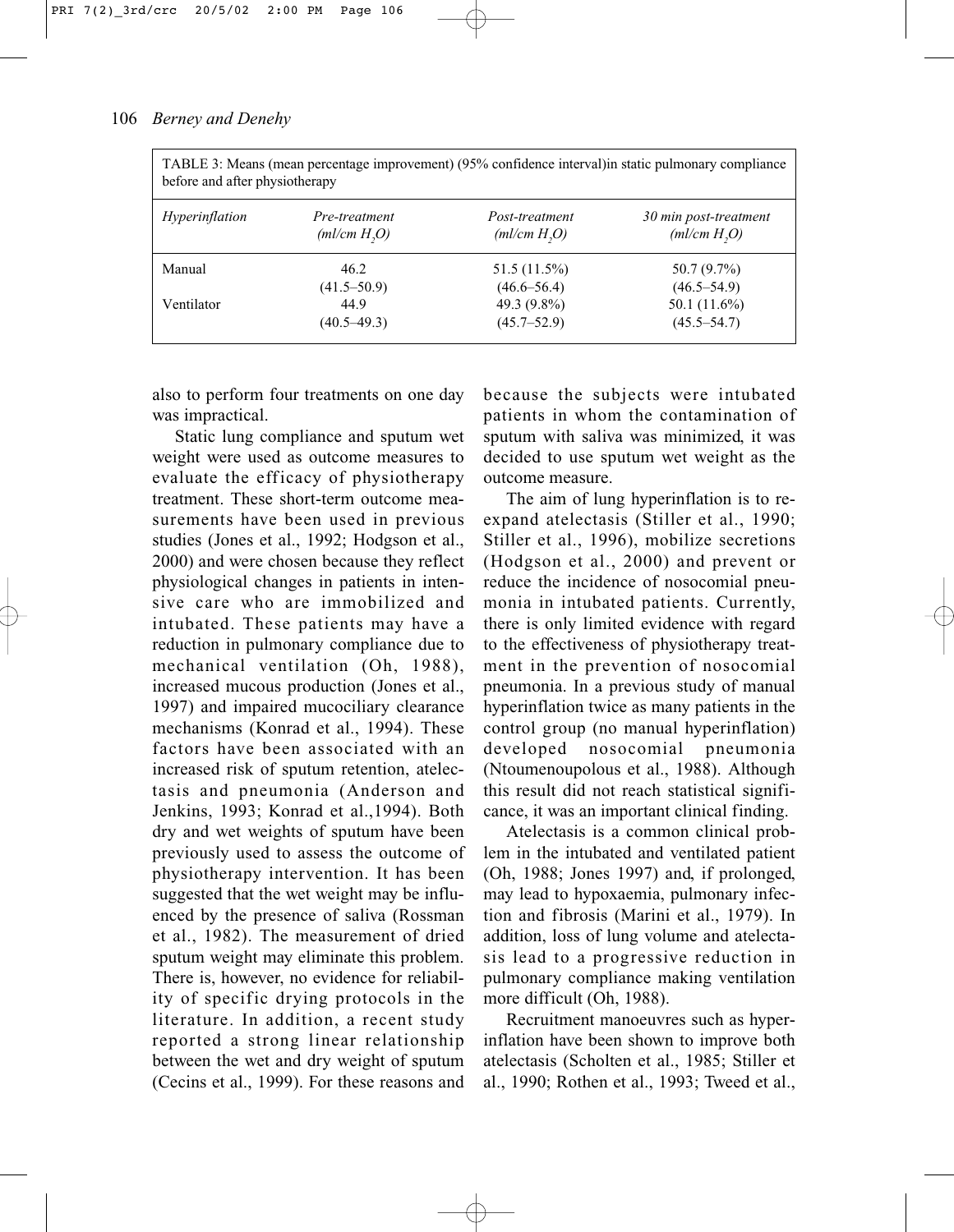1993) and static pulmonary compliance (Jones et al., 1992; Hodgson et al., 2000). The results of the present study were consistent with previous findings showing an improvement in static pulmonary compliance with both forms of hyperinflation (Jones et al., 1992; Hodgson et al., 2000). This is the first study to examine the effects of ventilator hyperinflation on static pulmonary compliance.

Although no cardiovascular changes were observed in the current study, manual hyperinflation has previously been associated with alterations in cardiac output and arterial blood pressure (Laws and McIntyre, 1969; Gormezano and Branthwaite, 1972; Singer et al., 1994). Singer et al. (1994) suggested that the increased respiratory rate used by physiotherapists while manually hyperinflating, led to the development of gas trapping which reduced cardiac output. In contrast ventilator hyperinflation allows the physiotherapist to observe the flow patterns generated by each breath, thereby ensuring full exhalation before the next breath is delivered. The risk of cardiovascular compromise due to gas trapping should therefore be reduced.

Research regarding the effects of manual hyperinflation has been difficult to undertake because of the variety of circuits used in clinical practice, confusion regarding the definition of hyperinflation and inconsistency in physiotherapist technique (McCarren and Chow, 1996; Rusterholz and Ellis, 1998; Clarke et al., 1999). Ventilator hyperinflation is an alternative for both physiotherapy treatment and research. The computer software of newer ventilators provides accurate measurement of pressure, volume, flow and fraction of inspired oxygen. The variables of each ventilator hyperinflation breath are quantified leading to improved consistency in clinical practice and accurate data collection for research.

Ventilator hyperinflation was found to be as good as manual hyperinflation in sputum clearance and improving static pulmonary compliance. This suggests that both should be equally effective in treating atelectasis. It also enables both ventilator and manual hyperinflation, as defined in this study, to be used in future research examining patient outcomes in intensive care.

## **REFERENCES**

- Anderson J, Jenkins S. Physiotherapy problems and their management. In: Webber B, Pryor J (eds), Physiotherapy for Respiratory and Cardiac Problems. London: Churchill Livingstone, 1993; 226–227.
- Bendixen H, Hedley-White J, Laver MB. Impaired oxygenation in surgical patients during general anaesthesia with controlled ventilation. A concept of atelectasis. New England Journal of Medicine 1963; 269: 991–996.
- Blanch L, Fernandez R, Valles J, Sole J, Roussos C, Artigas A. Effect of two tidal volumes on oxygenation and respiratory system mechanics during the early stages of adult respiratory distress syndrome. American Journal of Respiratory and Critical Care Medicine 1994; 9: 151–158.
- Brown S, Stansbury D, Merrill E Linden G, Light R. Prevention of suction related arterial oxygen desaturation. Chest 1987; 83: 621–627.
- Cecins N, Jenkins S, Pengelly J, Ryan G. The active cycle of breathing techniques — to tip or not to tip? Respiratory Medicine 1999; 93: 660–665.
- Ciesla N. Chest physical therapy for patients in the intensive care unit. Physical Therapy 1996; 76: 609–625.
- Clarke R, Kelly B, Convery P, Fee J. Ventilatory characteristics in mechanically ventilated patients during manual hyperinflation for chest physiotherapy. Anaesthesia 1999; 54: 936–940.
- Clement A, Hubsch S. Chest physiotherapy by the 'bag squeezing' method. Physiotherapy 1968; 54: 355–359.
- Dorrington K, Radcliffe F. Effect of single inflation of the lungs on oxygenation during extracorporeal carbon dioxide removal in experimental respiratory distress syndrome. Intensive Care Medicine 1999; 17: 469–474.
- Gormezano J, Branthwaite M. Effects of physiotherapy during intermittent positive pressure